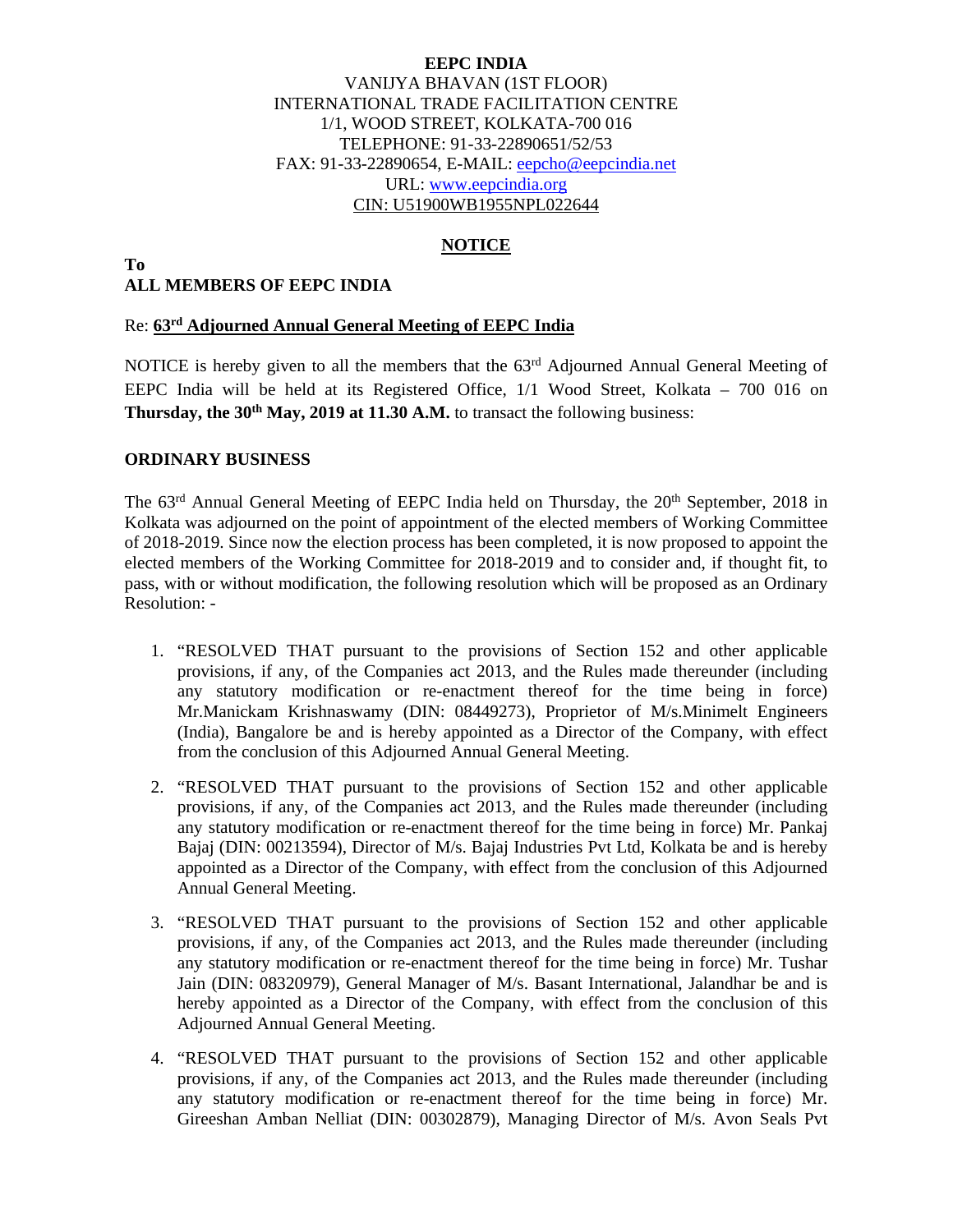Ltd, Chennai be and is hereby appointed as a Director of the Company, with effect from the conclusion of this Adjourned Annual General Meeting.

- 5. "RESOLVED THAT pursuant to the provisions of Section 152 and other applicable provisions, if any, of the Companies act 2013, and the Rules made thereunder (including any statutory modification or re-enactment thereof for the time being in force) Mr. Shafee Abdulrahim Maniar (DIN: 01252079), Partner of M/s. Maniar & Co, Ahmedabad be and is hereby appointed as a Director of the Company, with effect from the conclusion of this Adjourned Annual General Meeting.
- 6. "RESOLVED THAT pursuant to the provisions of Section 152 and other applicable provisions, if any, of the Companies act 2013, and the Rules made thereunder (including any statutory modification or re-enactment thereof for the time being in force) Mr. Ankit Agarwal (DIN: 01489557), Director of M/s.Rawal Wasia Ispat Udyog Pvt Ltd, Hisar be and is hereby appointed as a Director of the Company, with effect from the conclusion of this Adjourned Annual General Meeting.
- 7. "RESOLVED THAT pursuant to the provisions of Section 152 and other applicable provisions, if any, of the Companies act 2013, and the Rules made thereunder (including any statutory modification or re-enactment thereof for the time being in force) Mr. Nikhil Nevatia (DIN: 00387578), Director of M/s. Nevatia Steel & Alloys Pvt Ltd, Mumbai be and is hereby appointed as a Director of the Company, with effect from the conclusion of this Adjourned Annual General Meeting.
- 8. "RESOLVED THAT pursuant to the provisions of Section 152 and other applicable provisions, if any, of the Companies act 2013, and the Rules made thereunder (including any statutory modification or re-enactment thereof for the time being in force) Mr. Girish Kumar Madhogaria (DIN: 00035574), Director of M/s. NIF Ispat Limited, Kolkata be and is hereby appointed as a Director of the Company, with effect from the conclusion of this Adjourned Annual General Meeting.
- 9. "RESOLVED THAT pursuant to the provisions of Section 152 and other applicable provisions, if any, of the Companies act 2013, and the Rules made thereunder (including any statutory modification or re-enactment thereof for the time being in force) Mr. Yuvraj Hiralal Malhotra (DIN: 00225156), Managing Director of M/s. Hilton Metal Forging Ltd, Mumbai be and is hereby appointed as a Director of the Company, with effect from the conclusion of this Adjourned Annual General Meeting.
- 10. "RESOLVED THAT pursuant to the provisions of Section 152 and other applicable provisions, if any, of the Companies act 2013, and the Rules made thereunder (including any statutory modification or re-enactment thereof for the time being in force) Mr. Vikram Jhunjhunwala (DIN: 00169833), Director of M/s. Century Extrusions Limited, Kolkata be and is hereby appointed as a Director of the Company, with effect from the conclusion of this Adjourned Annual General Meeting.
- 11. "RESOLVED THAT pursuant to the provisions of Section 152 and other applicable provisions, if any, of the Companies act 2013, and the Rules made thereunder (including any statutory modification or re-enactment thereof for the time being in force) Mr. Ramesh Kumar Maheshwari (DIN: 00545364), Director of M/s. Leadstone Energy Limited, Kolkata be and is hereby appointed as a Director of the Company, with effect from the conclusion of this Adjourned Annual General Meeting.
- 12. "RESOLVED THAT pursuant to the provisions of Section 152 and other applicable provisions, if any, of the Companies act 2013, and the Rules made thereunder (including any statutory modification or re-enactment thereof for the time being in force) Mr. K.S.Mani (DIN: 0000686055) Chief Executive of M/s. Atlas Machines Tools, Kerala be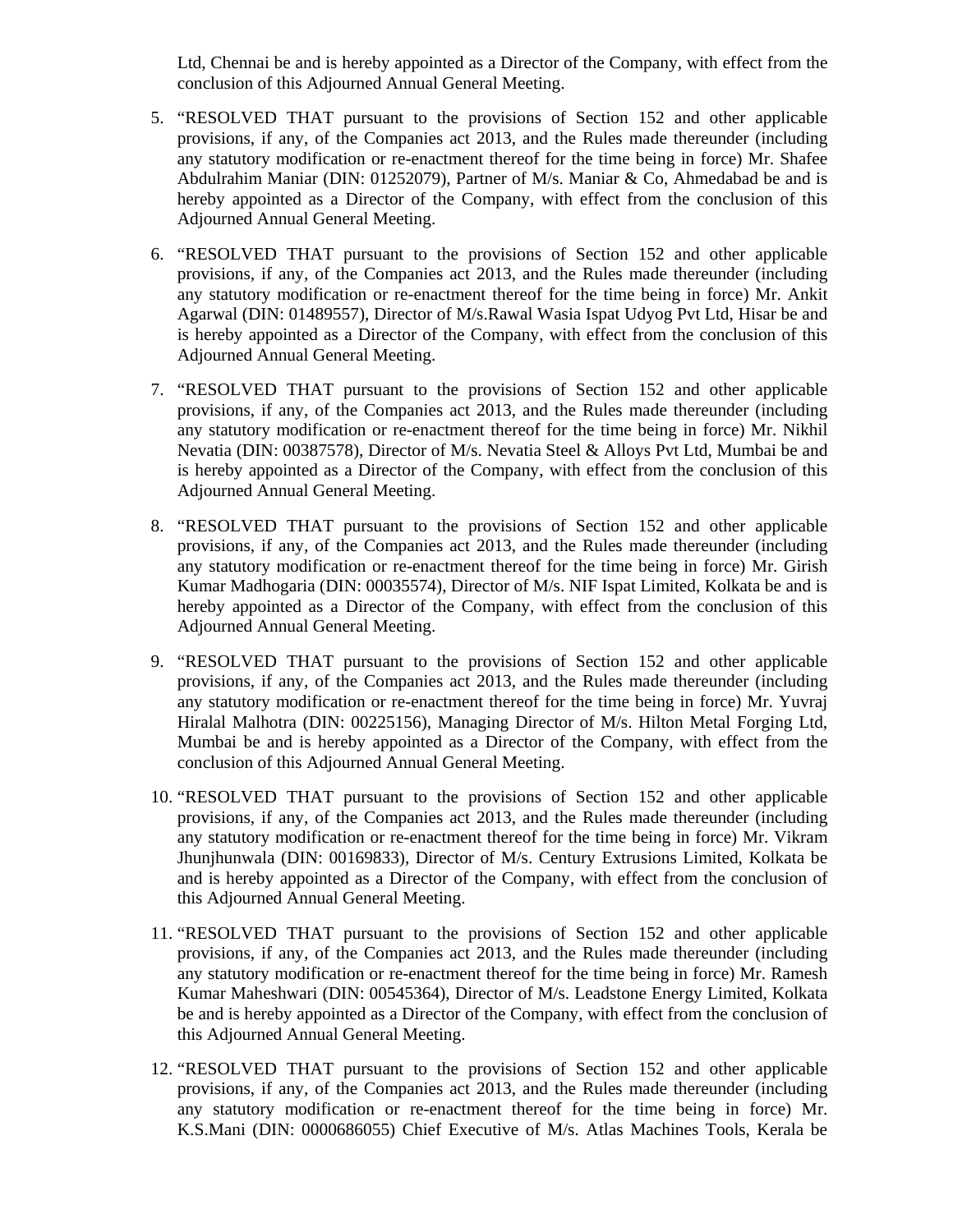and is hereby appointed as a Director of the Company, with effect from the conclusion of this Adjourned Annual General Meeting.

- 13. "RESOLVED THAT pursuant to the provisions of Section 152 and other applicable provisions, if any, of the Companies act 2013, and the Rules made thereunder (including any statutory modification or re-enactment thereof for the time being in force) Mr. Mahesh Chandra Keyal (DIN: 00428222) Partner of M/s. Mortex (India), Kolkata be and is hereby appointed as a Director of the Company, with effect from the conclusion of this Adjourned Annual General Meeting.
- 14. "RESOLVED THAT pursuant to the provisions of Section 152 and other applicable provisions, if any, of the Companies act 2013, and the Rules made thereunder (including any statutory modification or re-enactment thereof for the time being in force) Mr. Hitendra Bhupatrai Bhalaria (DIN: 00169618) Managing Director of M/s. Bhalaria Metal Craft Pvt Ltd., Mumbai be and is hereby appointed as a Director of the Company, with effect from the conclusion of this Adjourned Annual General Meeting.
- 15. "RESOLVED THAT pursuant to the provisions of Section 152 and other applicable provisions, if any, of the Companies act 2013, and the Rules made thereunder (including any statutory modification or re-enactment thereof for the time being in force) Mr. Rohinton Rusi Engineer (DIN: 00970126) Director of M/s. Industrial Boilers Limited, Mumbai be and is hereby appointed as a Director of the Company, with effect from the conclusion of this Adjourned Annual General Meeting.
- 16. "RESOLVED THAT pursuant to the provisions of Section 152 and other applicable provisions, if any, of the Companies act 2013, and the Rules made thereunder (including any statutory modification or re-enactment thereof for the time being in force) Mr. Ratan Singhania (DIN: 0008346649) Partner of M/s. Pharmachine India, Mumbai be and is hereby appointed as a Director of the Company, with effect from the conclusion of this Adjourned Annual General Meeting.

By Order of the Working Committee

 **Place:** Kolkata **Date:**  $14^{th}$  May, 2019 *Sd*/-

 **ADHIP MITRA**  Additional Executive Director & Secretary

#### **NOTES:**

1. **A MEMBER SHALL NOT BE ENTITLED TO APPOINT ANY OTHER PERSON AS HIS/HER PROXY UNLESS SUCH OTHER PERSON IS ALSO A MEMBER OF EEPC INDIA. (Rule 19(1) of the Companies (Management and Administration) Rules, 2014).** 

Proxies, in order to be effective, must be received at the Registered Office of the Company, 1/1, Wood Street, Kolkata 700 016, not less than forty-eight hours before the commencement of the 63<sup>rd</sup> Adjourned Annual General Meeting i.e. by 11.30 a.m. on 30<sup>th</sup> May, 2019.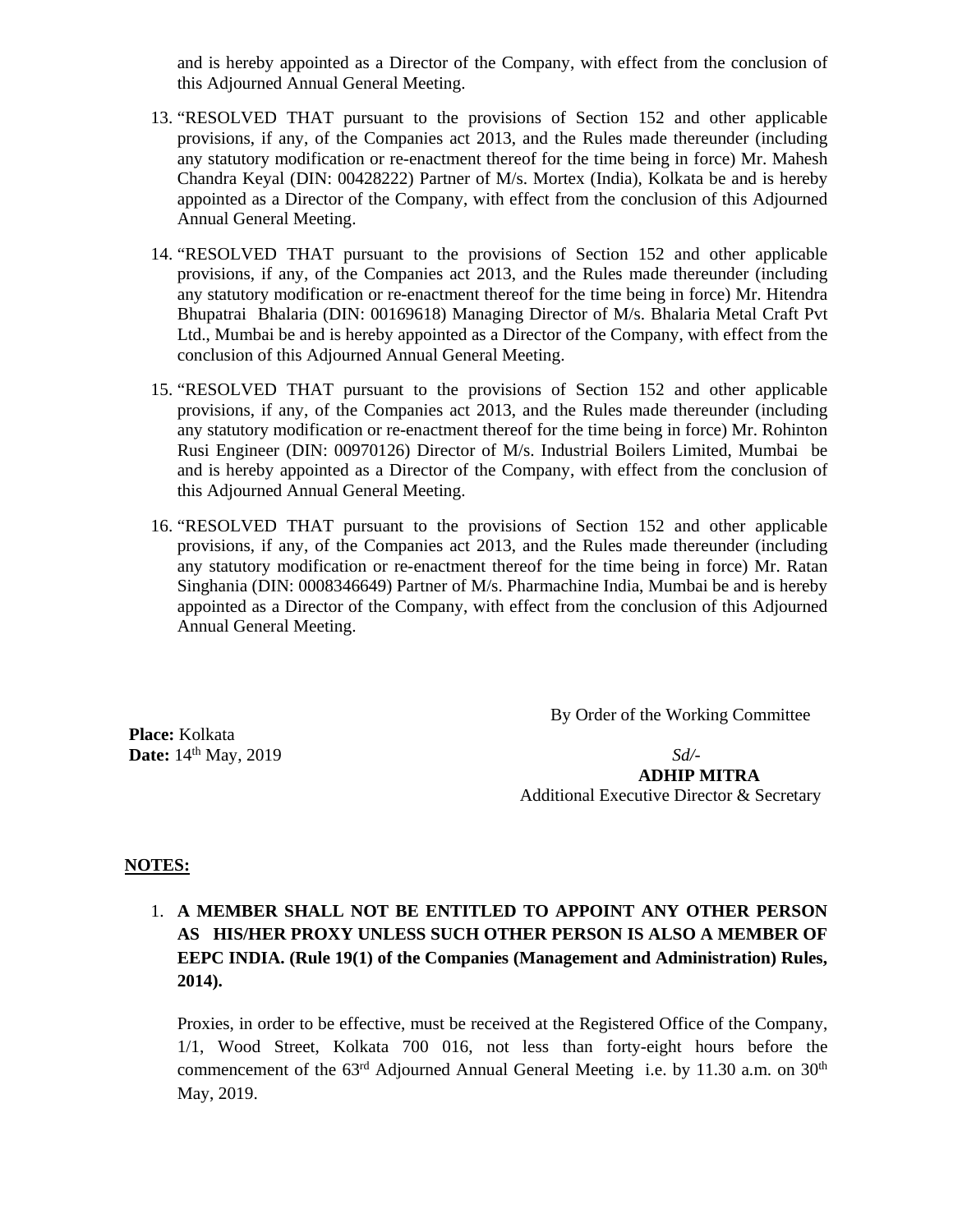- 2. Ordinary Members intending to send their authorised representatives to attend the Meeting are requested to send to EEPC India a certified true copy of the Board Resolution/ Authorised Letter authorising their representative to attend and vote on their behalf at the Meeting. Associate members may also attend the meeting by themselves or through their authorised representative.
- 3. The Companies Act, 2013 and rules made thereunder provide that all documents like General Meeting Notices (including AGM), Audited Financial Statements, Directors' Report, Auditors' Report, etc. henceforth to the members in electronic form to the e-mail address provided by them. Accordingly, such emails have been sent. The physical copies of the annual report will also be available at our Head Office for inspection during office hours. Members are also requested to update their email addresses with EEPC India in case of any change.
- 4. Electronic copy of the Notice of the 63<sup>rd</sup> Adjourned Annual General Meeting of EEPC India inter alia indicating the process and manner of e-voting is being sent to all the members to that email IDs registered with EEPC India. For members who have not registered their email address, physical copies of the said Notice of 63rd Adjourned Annual General Meeting of EEPC India will be sent separately. However, the votes of only the ordinary members will be valid. The said notice will indicate the process and manner of voting.
- 5. Members may please note that the facility for voting through polling paper shall be made available at the 63rd Adjourned Annual General Meeting and only the eligible members attending the meeting who have not cast their vote by remote e-voting shall be able to exercise their right at the meeting through polling paper.
- 6. Members may please note that the Notice of 63rd Adjourned Annual General Meeting will also be available at EEPC India website **www.eepcindia.org** for their download. The Physical copies of the aforesaid documents will also be available at all the offices of EEPC India for inspection during normal business hours on working days. Also, the printed copies of the same will be made available on specific requisition.

## 7. **Voting through electronic means (only for Ordinary Members)**

Pursuant to provisions of Section 108 of the Companies Act, 2013 read with Rule 20 of the Companies (Management and Administration) Rules, 2014, EEPC India is pleased to offer e-voting facility to the ordinary members to exercise their right to votes electronically on all the resolutions set forth in the Notice convening the 63rd Adjourned Annual General Meeting to be held on Thursday,  $30<sup>th</sup>$  May, 2019 at 11.30 a.m. EEPC India has engaged the services of National Securities Depository Limited (NSDL) to provide e-voting facility..

The e-voting facility is available at the link **https://www.evoting.nsdl.com**

The e-voting facility will be available during the following voting period: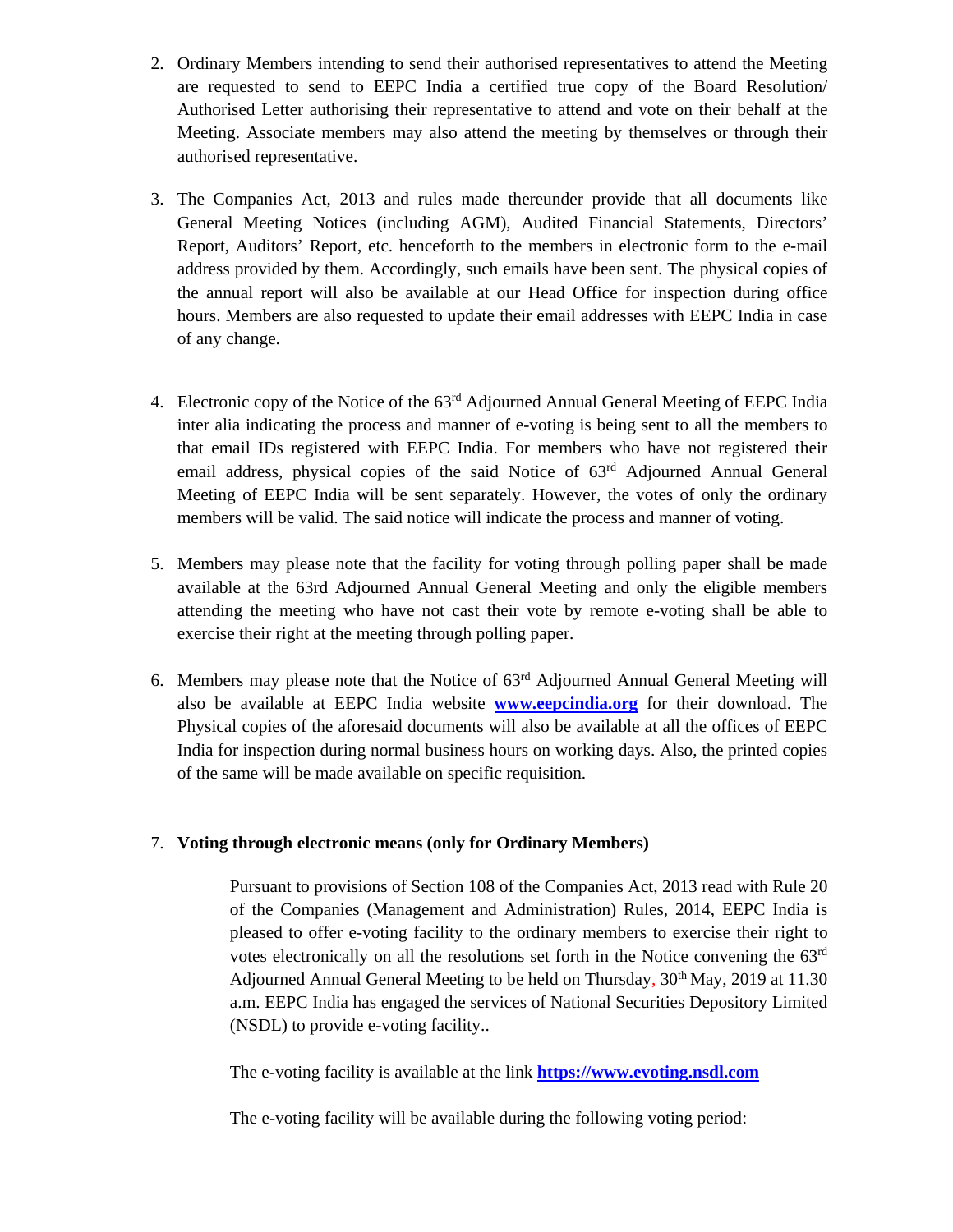| Commencement of e-voting       | End of e-voting                         |
|--------------------------------|-----------------------------------------|
| $27th$ May, 2019 at 10.00 a.m. | 29 <sup>th</sup> May, 2019 at 5.00 p.m. |

Please read the following instructions to exercise your vote:

These details and the instructions form an integral part of the Notice for the 63rd Adjourned Annual General Meeting to be held on Thursday,  $30<sup>th</sup>$  May, 2019.

## **Steps for e-voting (only for Ordinary Members)**

The process and instructions for e-Voting enclosed as attachment to the Notice.

- I. Open the attached PDF file "**e-Voting.pdf**" giving your membership code as password, which contains your "User ID" and "Password for e-voting". Please note that the password is an initial password.
- II. Open the internet browser and type the following URL. **https://www.evoting.nsdl.com**
- III. Click on members –Login
- IV. Insert User ID and Password as initial password stated in (I) above. Click on '**Login**'
- V. The Password change menu will appear on your screen. Change to new Password of your choice, making sure that it contains a minimum of 8 digits or characters or a combination of the two. Please take utmost care to keep your password confidential.
- VI. Once the e-voting home page opens, click on **e-voting> Active Voting Cycles**.
- VII. Select the EVEN (E-Voting Event Number) of EEPC INDIA (the number is provided in this document). Once you enter the number, the Cast Vote page will open. Now you are ready for e-voting.
- VIII. Cast your vote by selecting your favored options and click **Submit**. Also click **Confirm** when prompted. Please note that once your vote is cast on the selected resolution, it cannot be modified.
	- IX. In case of any queries, you may refer the frequently asked questions (FAQs) for members and e-voting user manual for members available at the Downloads section of **https://www.evoting.nsdl.com .** You can also mail your queries at NSDL, by sending an email to **evoting@nsdl.co.in.**
	- X. Corporate and institutional members are required to send a scanned copy of the relevant Board Resolution / appropriate authorisation, with the specimen signature(s) of the authorised signatory(ies) duly attested, to the Scrutinizer through e-mail at **caanujtulsyan@hotmail.com** with a copy marked to NSDL's e-mail ID **evoting@nsdl.co.in.**
	- XI. You can also update your mobile number and email id in the user profile details of the folio which may be used for sending future communications(s)

#### **General Instructions**

a. The remote e-Voting period commences on **27th May, 2019** (10.00 a.m.) and ends on **29th May, 2019** (05.00 p.m.).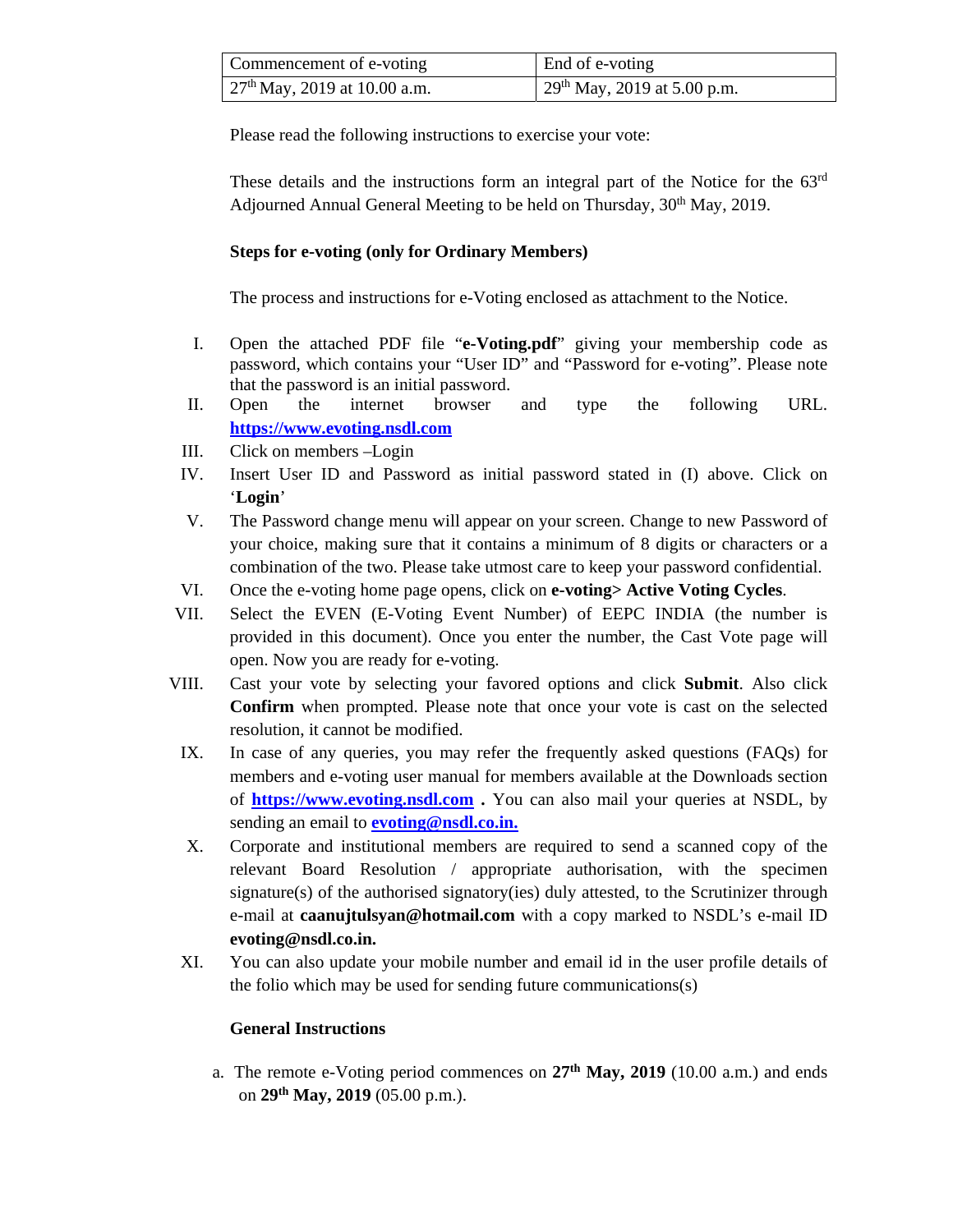- b. Mr. Anuj Tulsyan, Practicing Chartered Accountant (Membership No.067173), has been appointed as the Scrutinizer to collate the votes downloaded from the e-voting system and votes casted at 63rd Adjourned Annual General Meeting to declare the final result for each of the Resolutions forming part of the Notice of the 63rd Adjourned Annual General Meeting.
- c. The Scrutinizer shall, within a period of not exceeding three working days from the conclusion of the e-voting, unlock the votes in the presence of at least two witnesses, not in the employment of EEPC India make a Scrutinizer's Report of the votes cast in favor of or against, if any, forthwith to the Chairman of EEPC India or a person authorised by him in writing.
- d. The results declared along with the Scrutinizers' Report shall be placed on EEPC India website **www.eepcindia.org** and on the website of NSDL within 2 days of the passing of the resolutions at the 63rd Adjourned Annual General Meeting of EEPC India.

By Order of the Working Committee

**Place:** Kolkata **Date:** 14<sup>th</sup> May, 2019

*Sd/-*

 **ADHIP MITRA**  Additional Executive Director& Secretary